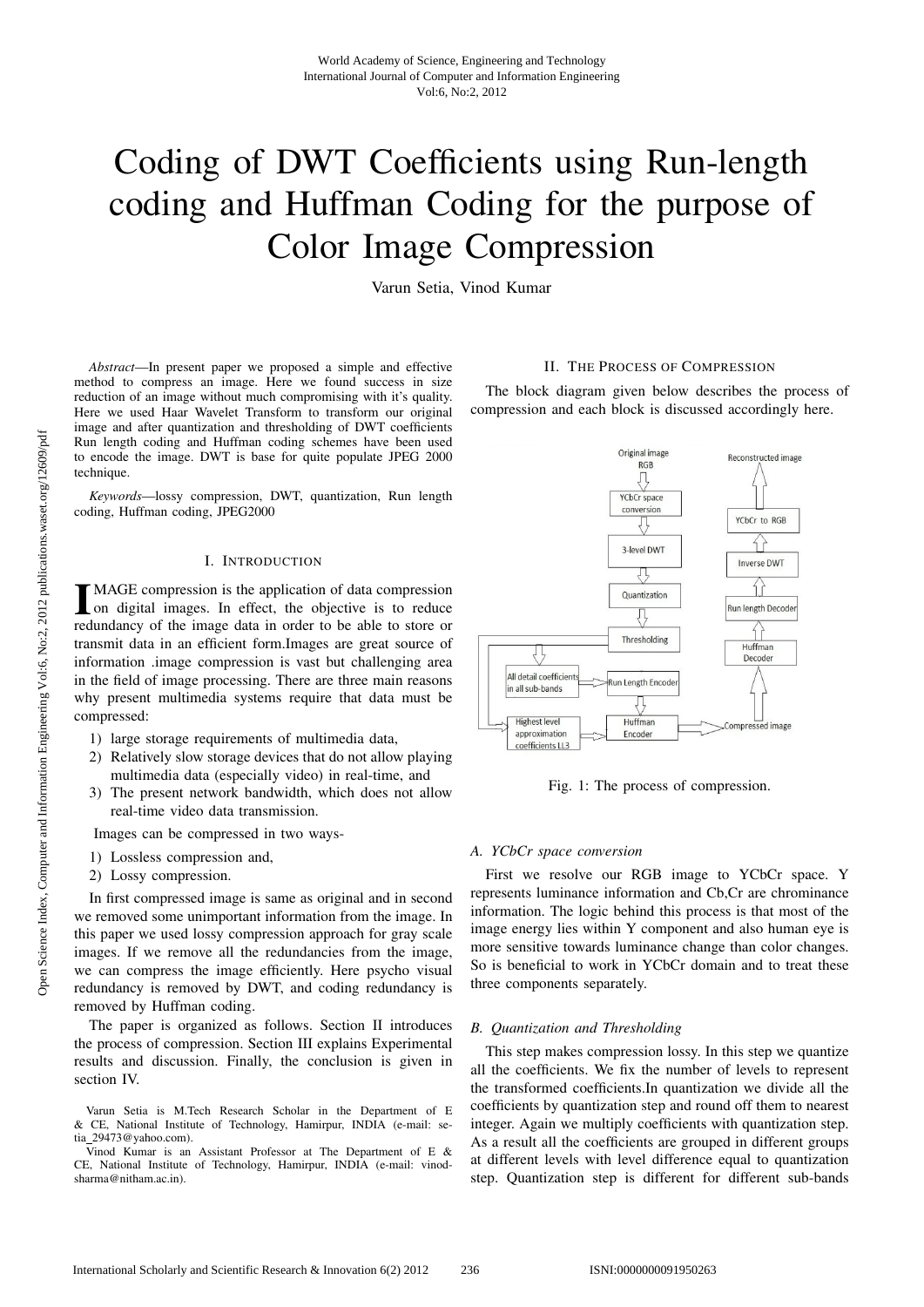according to their range of values. Quantization step for a sub-band

$$
Q_s = 2^{N-nl} N = \log_2 Max |C(i, j)|
$$
 (1)

And hard threshold for each sub-band is

$$
Th = 2(N - n1) + 2(N - n1 - 1)
$$
 (2)

n1 can be varied from 0 to N-1. Here parent-children relationship of wavelet structure is exploited i.e. if parent coefficient value is lower than corresponding threshold then it is made to zero and its four children are also considered zero. This relationship is shown in Fig. 2.



Fig. 2: The parent-children relationship of wavelet structure.

## *C. Encoding of DWT coefficients by Run-length encoder[18] and Huffman encoder*

After introducing many zeros in sub-bands due to thresholding, We now encode our coefficients with RLE except the LL3 sub-band. Because LL3 sub-band doesnt have much long run of zeros. Now to convert redundant data into bit stream Huffman encoder has been used here. Huffman code is a prefix code ,good choice for source coding. It is minimum average length code.

#### *D. Compressed Image*

Here we get compressed image in form of a bit-stream. Its in non-visual format. This compressed image now can be transmitted for communication purpose.

## *E. Decompression*

Decompression is the just inverse process of compression as indicated in block diagram.

#### *F. Reconstructed Image*

Compressed image is reconstructed with satisfactory quality through the process of decompression.

TABLE I: Initial Parameters for simulation

| Image         | Size             | bpp | PSNR(dB) |
|---------------|------------------|-----|----------|
| 'Lena.bmp'    | $512 \times 512$ | 24  | $\infty$ |
| 'Peppers.bmp' | $512 \times 512$ | 24  | $\infty$ |
| 'House.tiff'  | $256 \times 256$ | 24  | $\infty$ |
| 'Zelda.tiff'  | $256 \times 256$ | 24  | $\infty$ |

TABLE II: Simulation results for image 'Lena.bmp'

| Level-1 Decom-<br>position |          | position | Level-2 Decom- | Level-3 Decom-<br>position |          |  |
|----------------------------|----------|----------|----------------|----------------------------|----------|--|
| bpp                        | PSNR(dB) | bpp      | PSNR(dB)       | bpp                        | PSNR(dB) |  |
| 2.0218                     | 30.1335  | 1.6424   | 30.7753        | 0.6305                     | 26.7090  |  |
| 3.1354                     | 31.5637  | 1.7006   | 31.2169        | 0.6739                     | 27.2306  |  |
| 4.4949                     | 31.9502  | 1.8224   | 31.4439        | 0.8118                     | 27.3888  |  |

#### III. EXPERIMENTAL RESULTS AND DISCUSSION

Four different standard color images have been taken for experimental purpose.Details of images taken for analysis are given in Table 1. Simulation results for different images are given in Table 2, Table 3, Table 4 and Table 5.

For measuring the originality of the compressed image Peak Signal to Noise Ratio (PSNR) is used, which is calculated using the formula:

$$
PSNR(dB) = 10 \log_{10}(255)^2 / MSE \tag{3}
$$

where MSE is the mean squared error between the original image  $f_{ij}$  and the reconstructed compressed image  $f'_{ij}$  of the size MN, which is calculated by the equation

$$
MSE = \frac{1}{MN} \sum_{j=1}^{M} \sum_{i=1}^{N} [\{f'_{ij}\} - \{f_{ij}\}]^2
$$
 (4)

Observing the Fig.3 which is based upon Table 2, Table 3, Table 4 and Table 5,we conclude that PSNR is inversely proportional to CR. In bpp v/s PSNR graph for all different

TABLE III: Simulation results for image 'Peppers.bmp'

| Level-1 Decom-<br>position |          | position | Level-2 Decom- | Level-3 Decom-<br>position |          |  |
|----------------------------|----------|----------|----------------|----------------------------|----------|--|
| bpp                        | PSNR(dB) | bpp      | PSNR(dB)       | bpp                        | PSNR(dB) |  |
| 2.1615                     | 28.8773  | 1.3826   | 28.3160        | 0.5670                     | 25 4222  |  |
| 3.3546                     | 29.5283  | 1.4276   | 28.8207        | 0.6265                     | 25.8059  |  |
| 4.7306                     | 29.6431  | 1.5510   | 31.4439        | 0.7419                     | 25.8811  |  |

TABLE IV: Simulation results for image 'House.tiff'

| Level-1 Decom-<br>position |          | position | Level-2 Decom- | Level-3 Decom-<br>position |          |
|----------------------------|----------|----------|----------------|----------------------------|----------|
| bpp                        | PSNR(dB) | bpp      | PSNR(dB)       | bpp                        | PSNR(dB) |
| 2.1314                     | 30.3648  | 1.4850   | 30.9363        | 0.7352                     | 27.2301  |
| 2.9787                     | 31.5376  | 1.5502   | 31.6630        | 0.7647                     | 27.6665  |
| 4.2098                     | 31.8930  | 1.6620   | 31.8955        | 0.8740                     | 27.7770  |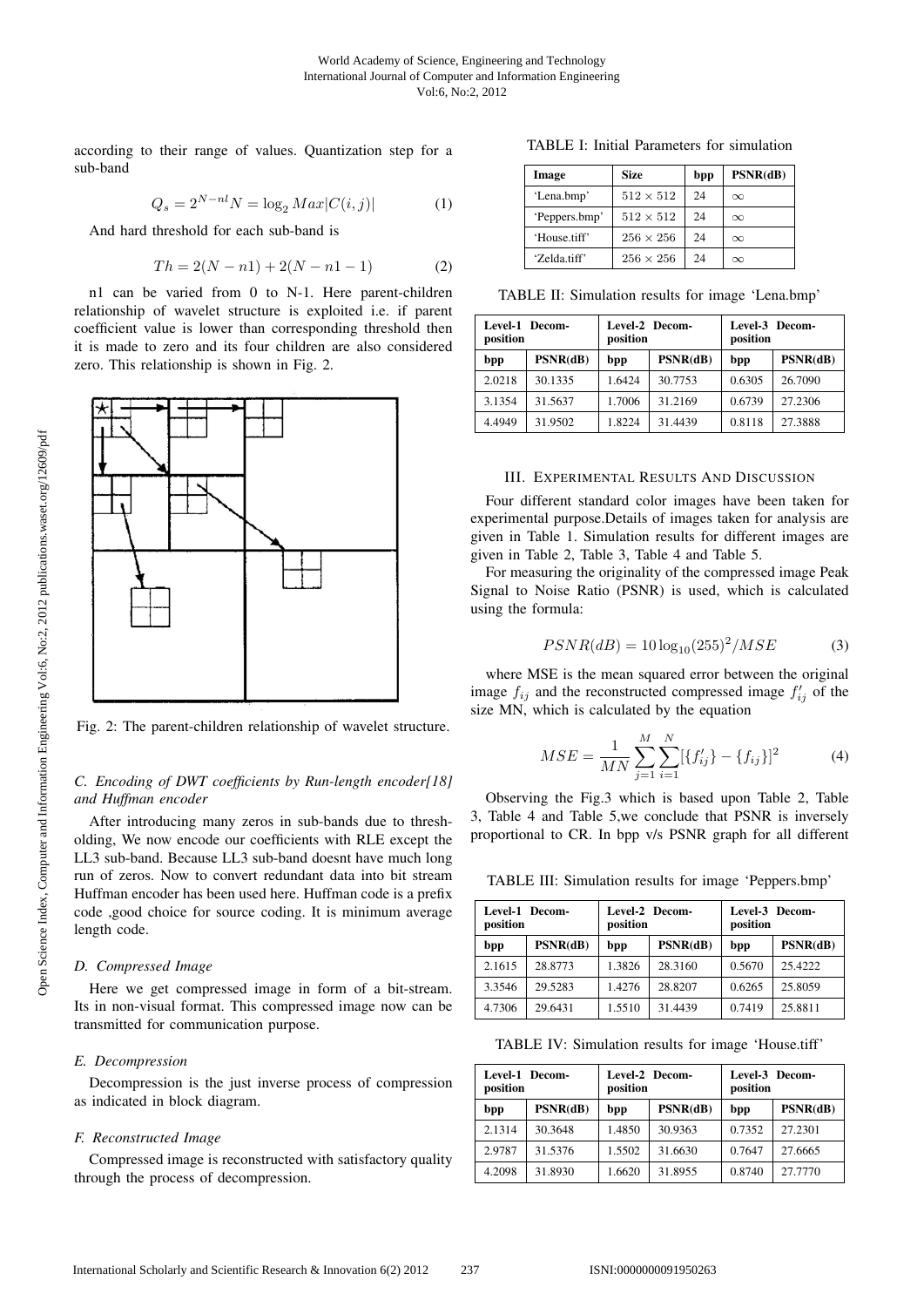| Level-1 Decom-<br>position |          | position | Level-2 Decom- | Level-3 Decom-<br>position |          |  |
|----------------------------|----------|----------|----------------|----------------------------|----------|--|
| bpp                        | PSNR(dB) | bpp      | PSNR(dB)       | bpp                        | PSNR(dB) |  |
| 2.0593                     | 29.5351  | 1.3193   | 29.2404        | 0.5277                     | 27.7292  |  |
| 2.9295                     | 30.1331  | 1.4073   | 29.7187        | 0.5631                     | 27.3267  |  |
| 4.0890                     | 30.1660  | 1.5162   | 29.8762        | 0.6924                     | 27.4743  |  |

TABLE V: Simulation results for image 'Zelda.tiff'

TABLE VI: Comparison with existing method (.jpg)

| Image   | <b>Proposed Method</b> |          |       | .jpg   |          |           |
|---------|------------------------|----------|-------|--------|----------|-----------|
|         | bpp                    | PSNR(dB) | CR    | bpp    | PSNR(dB) | <b>CR</b> |
| Lena    | 1.8224                 | 31.4439  | 13.66 | 2.1583 | 34.7628  | 11.11     |
| Peppers | 1.5510                 | 28.9434  | 15.47 | 2.5045 | 31.3307  | 9.58      |
| House   | 1.6620                 | 31.8955  | 14.44 | 2.1622 | 32.5432  | 11.10     |
| Zelda   | 1.5162                 | 29.8762  | 15.89 | 2.1820 | 34.4299  | 10.99     |

images a sharp change in slope is observed ,It is the point where level of wavelet decomposition of an image changes from 2 to 1. At first level of decomposition 'bpp' is more than higher levels,reason being that approximation coefficient or LL sub-band requires more number of bits than other subbands. As we decompose LL sub-band further, total number of bits required decreases, with slight reduction in image quality. Refer to Fig.3, it is obvious that proposed method is uniform for different images. Only the location and slope of valley is changed for different images. In this manner, proposed technique can be generalized.2nd order wavelet decomposition of image gives better trade-off between' PSNR' and 'bpp' for proposed technique. We achieved higher CR for images at third level of wavelet decomposition of image. Highest CR achieved with proposed method is 45.48 for image 'Zelda.tiff' (PSNR 26.7292 db,bpp 0.5277)(Table 5). We see that quality of reconstructed images is satisfactory with reduced size.Also there is not much difference in important information content

TABLE VII: Comparison with existing method (CBTC-PF [5])

| Image        | <b>Proposed Method</b> |          |       | <b>CBTC-PF</b> |          |         |
|--------------|------------------------|----------|-------|----------------|----------|---------|
|              | bpp                    | PSNR(dB) | CR    | bpp            | PSNR(dB) | CR      |
| Lena         | 1.8224                 | 31.4439  | 13.66 | 1.17           | 31.93    | 20.51   |
| Peppers      | 1.5510                 | 28.9434  | 15.47 | 1.50           | 30.15    | 16      |
| House        | 1.6620                 | 31.8955  | 14.44 | 1.20           | 31.79    | 20      |
| <b>Zelda</b> | 1.5162                 | 29.8762  | 15.89 | 1.12           | 31.31    | 21.4286 |

TABLE VIII: Comparison with existing method (CDABS [4])

| Image        | <b>Proposed Method</b> |          |       | <b>CDABS</b> |          |           |
|--------------|------------------------|----------|-------|--------------|----------|-----------|
|              | bpp                    | PSNR(dB) | CR    | bpp          | PSNR(dB) | <b>CR</b> |
| Lena         | 1.8224                 | 31.4439  | 13.66 | 0.8101       | 31.97    | 29.62     |
| Peppers      | 1.5510                 | 28.9434  | 15.47 | 0.809        | 30.059   | 29.66     |
| House        | 1.6620                 | 31.8955  | 14.44 | 0.8232       | 31.726   | 29.15     |
| <b>Zelda</b> | 1.5162                 | 29.8762  | 15.89 | 0.8705       | 31.333   | 27.57     |



Fig. 3: Uniformity of proposed method over different images.



Fig. 4: Original and reconstructed image, 'Lena'(31.4439dB PSNR and 1.8224 bpp).



Fig. 5: Original and reconstructed image, 'Peppers'(28.9434dB PSNR and 1.5510 bpp).

of original and reconstructed images. Table 6, Table 7 and Table 8 reveal that results for proposed method are in competence with results for existing methods. It is evident that DWT gives better result at high CR. For experimental analysis and observation, images have been saved on disk in \*jpg format and then PSNR with original images were calculated. Refer to Table 6

## IV. CONCLUSION

In this work, a new methodology has been proposed for image compression based upon wavelet transform. Our proposed